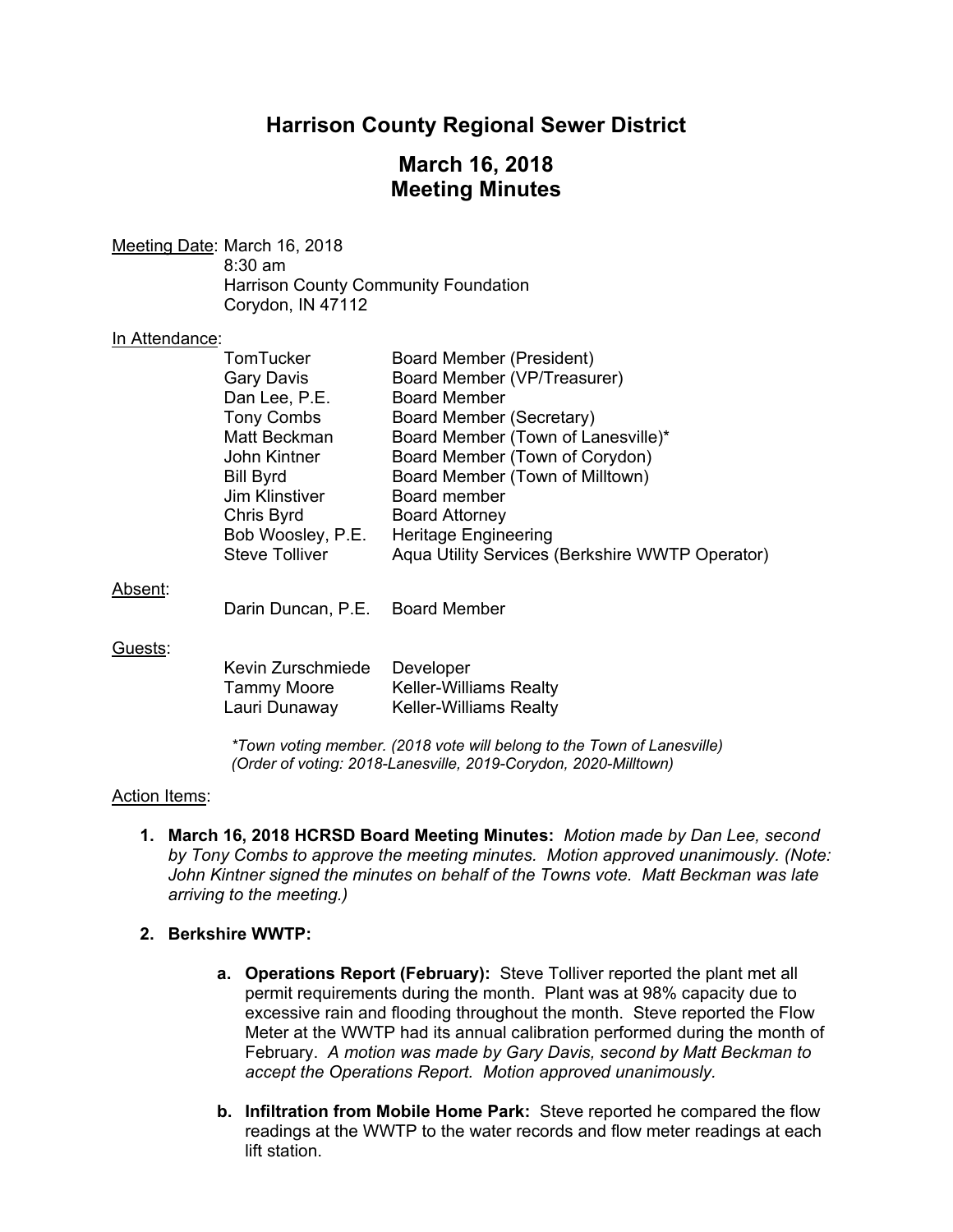HCRSD Mtg Minutes March 16, 2018 Page 2 of 3

- Approximately 991,000 gallons of excess flow recorded during the month of February due to inflow and infiltration. Approximately 82% of I&I is attributed to the Berkshire Mobile Home Park.
	- i. Child Craft Lift Station: did not contribute to flow
	- ii. Star Gas Lift Station: did not contribute to flow
	- iii. Schmidt Lift Station: 178,000 gallons
	- iv. Berkshire Mobile Home Park: 813,000 gallons
- Mobile Home Park sewer system is private and not controlled by the District. It was discussed a possible solution is to install a flow meter and begin charging the Berkshire based on actual flow (in lieu of water meter readings). Bob Woosley and Steve Tolliver to look at flow meter cost and options.
- **c. Sludge Processing (Town of Lanesville):** Steve Tolliver reported Berkshire paid the Town \$1,925 for sludge disposal. Berkshire was erroneously charged by the Town for this service. The fee should have been paid by the District. *A motion was made by Tony Combs, second by Dan Lee to issue a refund to Berkshire in the amount of \$1,925.00. Motion approved unanimously.*
- **3. Child Craft Lift Station:** Steve Tolliver reported the lift station suffered an electrical surge similar to that experienced in the past. The motor saver that was installed after the last episode performed well and saved the motor, resulting in no further damage other than the loss of the motor saver. Steve ordered a replacement motor saver that has since been installed. Station is now functioning properly.
	- **a.** Steve asked for permission to order a spare motor saver due to time it takes to receive one (said cost is less than \$200). All agreed to allow Steve to proceed with ordering a spare motor saver.
	- **b.** REMC has acknowledged an issue with the power feed. They are currently reviewing to determine next steps to correct. Steve stated he will stay in contact with them to get this resolved.
	- **c.** Dan Lee asked if the District should consider making a claim for cost reimbursement to the REMC. He said they are supposed to provide us with "clean" power.

## **4. 2018 Project Initiatives:**

- **a. Lanesville Interchange Frontage Road Sewer Extension:** Bob Woosley provided a general update. County has retained StructurePoint to design new roadway and sewer line. Bob attended meeting with County Engineer (Kevin Russel), Darrel Voelker (EDC), and StructurePoint on 02/21/18 to discuss sewer line design criteria.
- **b. Berkshire WWTP Effluent Line Upgrade and Replacement:** Bob Woosley will meet with the owners of the mobile home park property to discuss replacement and location of force main line. Current plan is place new line in the existing easement that contains the existing force main line. District is open to working with the owners to move line to new location if needed. Bob will provide update at the next meeting.